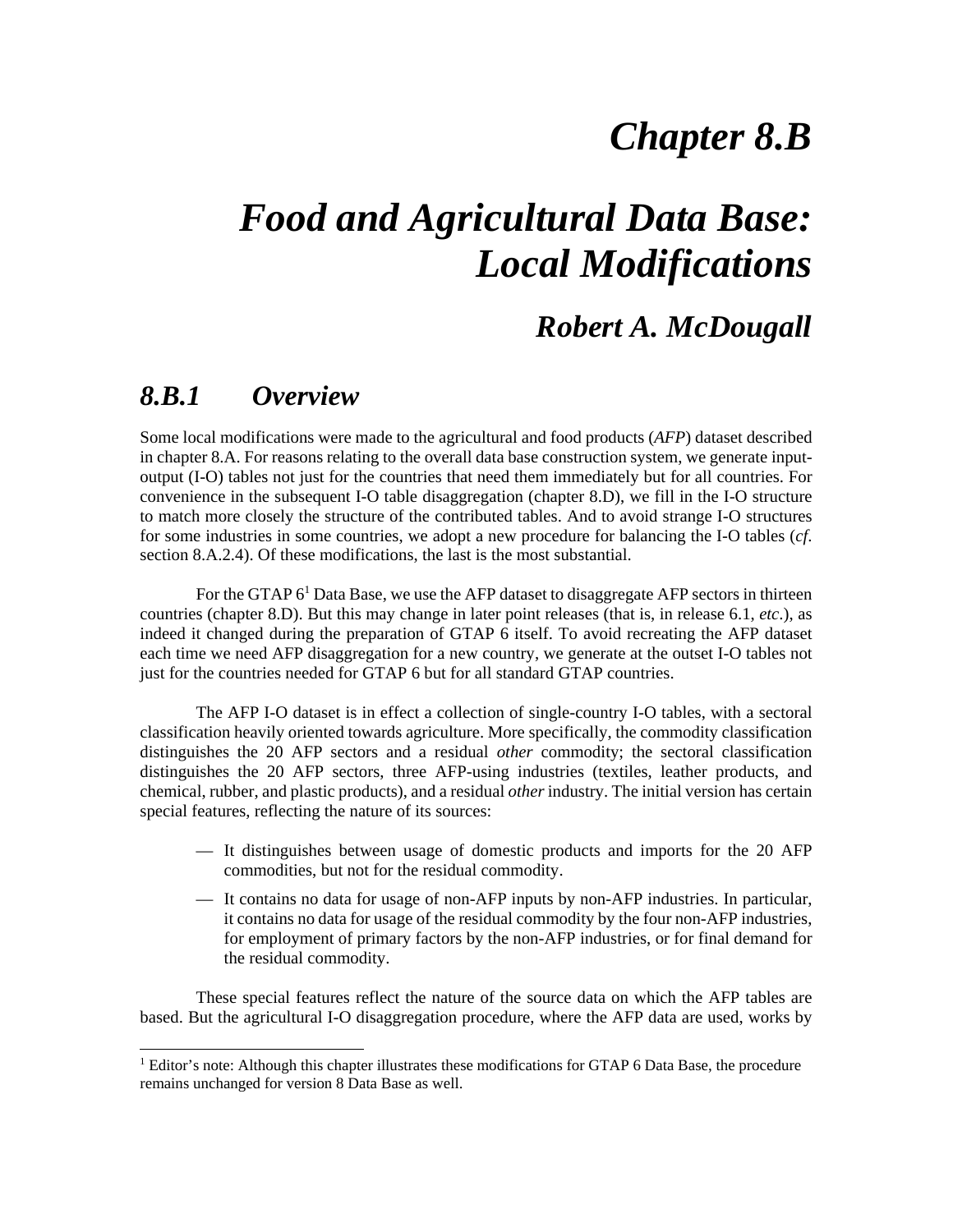adjusting the AFP I-O table for each country to match the more aggregate data in the contributed table. It is therefore convenient for the disaggregation procedure for the AFP I-O table to match the contributed table in structure, and to present non-zeros in all appropriate cells. So, for convenience, we separate residual commodity usage into domestic product and import components, and fill in the empty non-AFP cells. Since in the end the non-AFP cells are governed by the contributed table, the values used in filling in these cells in the AFP dataset are not very consequential; it suffices that they be of more or less the right order of magnitude.

Another special characteristic of the AFP dataset is that the constituent I-O tables are notably sparse. This is partly by design — most AFP commodities are assumed to have only a few uses — and partly an effect of the estimation procedure — the Tobit procedure yields many zero estimates. But since sparse tables can be difficult or impossible to balance, it is expedient to replace some of the zeros with small non-zero values. This we do for the zeros resulting from the Tobit estimation procedure, not for the zeros imposed by design.

The most substantial adjustment pertains to the balancing of the I-O tables. As described in chapter 8.A, the AFP dataset is constructed in two stages: first, money values of production (and certain other variables) are estimated for each AFP commodity and country; then, the AFP I-O tables are estimated consistent with those totals. In the second stage, total costs and total sales of each AFP sector in each country must agree with the production estimates obtained in the first stage. To ensure this, the second stage itself has two substages. First, money values of usage are estimated cell by cell; then, these initial estimates are balanced against the production totals. The balance conditions apply both to the row totals (total sales) and the column totals (total costs) of the tables.

In the original AFP dataset, this is done in the simplest possible way. In cell-by-cell estimation, only primary factor employment and AFP commodity usage are estimated; usage of the residual commodity is ignored. After completion of the cell-by-cell estimation, the AFP commodity rows are rescaled to match total sales to total production. Residual commodity usage is then set to match total costs to total production. While this approach has the advantage of simplicity, it has for our purposes a critical disadvantage in that it yields many negative values for usage of the residual commodity. These unfortunately are unusable in our disaggregation procedure. Accordingly, we adopt a new approach to the balancing: we generate independent estimates of residual commodity usage, and then, employing a more complex RAS-like procedure, rebalance simultaneously both the rows and the columns against the production totals.

Unlike the estimates for non-AFP usage by non-AFP industries, the estimates for non-AFP usage by AFP industries are consequential, since they can strongly affect the cost structures of the AFP industries in the disaggregated tables.

Table 8.B.1 summarizes the overall data generation story. Blocks marked "0" are filled with zeros by design; those marked "1" use the cell-by-cell estimates from the initial construction (and these are the largest and most important part of the dataset); those marked "2" are re-estimated during local adjustment; those marked "3" are filled in for the first time during the local adjustment (though the exact values are not consequential). We note however that the new balance procedure can affect all non-zero cells in the dataset, including those in the "1" block.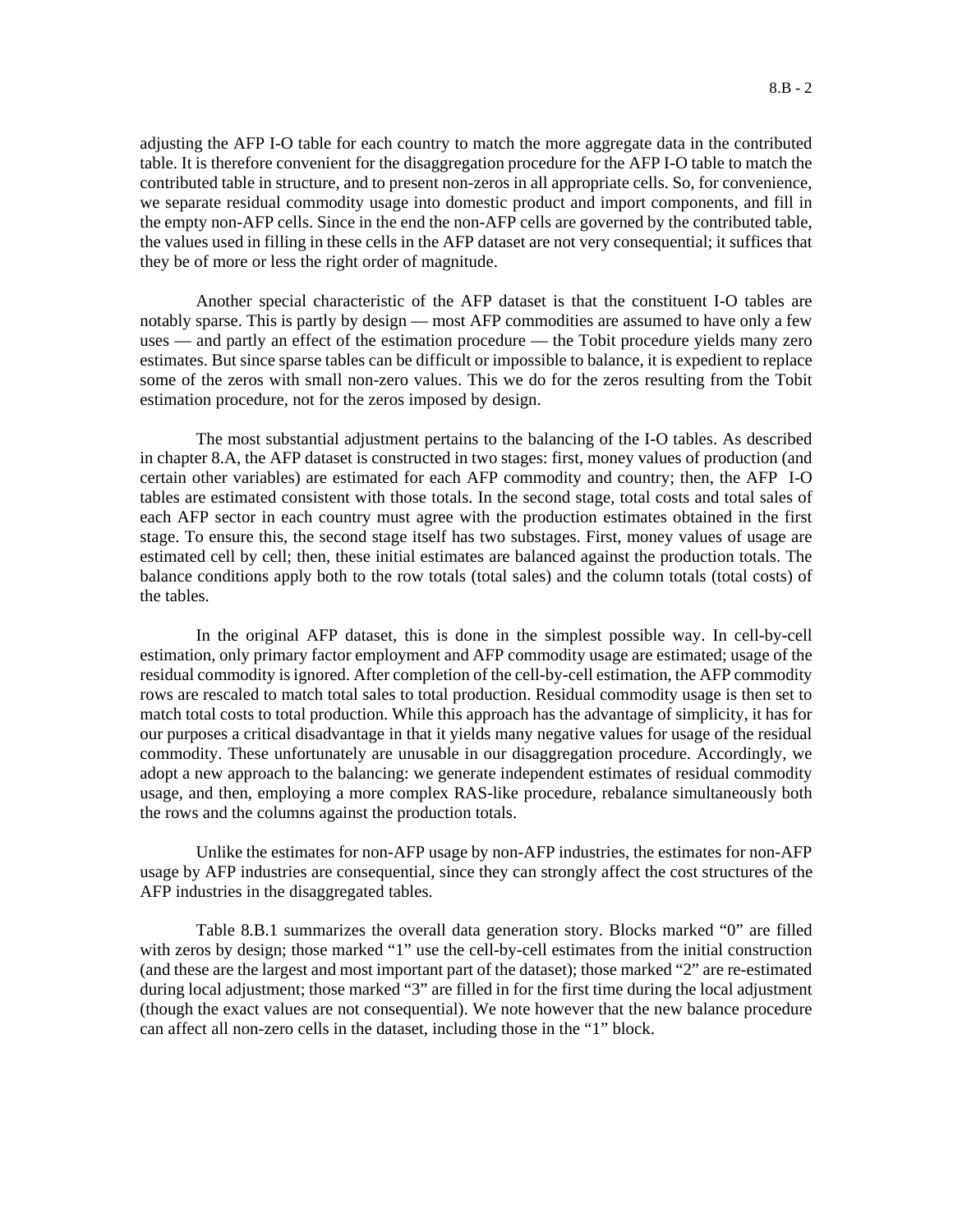|                          | AFP | AFP-Using | Residual | Final Demand |
|--------------------------|-----|-----------|----------|--------------|
| Domestic AFP             |     |           |          |              |
| Domestic Residual        |     |           |          |              |
| <b>Imported AFP</b>      |     |           |          |              |
| <b>Imported Residual</b> |     |           |          |              |
| Final Demand             |     |           |          |              |

**Table 8.B.1 Handling of Data Cells in AFP Data Construction** 

0 : Zero by design.

1 : Estimated in the initial construction.

2 : Estimated in the initial construction, for domestic product and imports jointly: re-re-estimated in the local adjustments for domestic product and imports separately.

3 : Added in the local adjustments.

Altogether, the local adjustments constitute a new front end to the AFP dataset construction process:

- 1. Estimate usage of the residual commodity by AFP industries.
- 2. Separate residual commodity usage into usage of domestic products and usage of imports. Estimate usage of non-AFP inputs in non-AFP production and in final demand.
- 3. Adjust the dataset to replace zero estimates from the Tobit estimator with small nonzeros.
- 4. Balance the I-O tables against the production and import estimates obtained in the first stage of the initial construction.

The most important steps are  $(1)$  and  $(4)$ ;  $(2)$  and  $(3)$  may be considered minor technical adjustments. In the remainder of this chapter, we discuss in more detail all these steps but mostly steps  $(1)$  and  $(4)$ .

## *8.B.2 Estimating Usage of the Residual Commodity by AFP Industries*

To estimate non-AFP intermediate usage by AFP industries, we first estimate the share of non-AFP intermediate usage in total input costs, then apply that share to the agricultural and food data base estimate of AFP production. In the spirit of the AFP dataset construction, rather than simply apply a global average share, we estimate a share equation econometrically, using per capita GDP as an explanatory variable. For data, we use a development version of the GTAP Data Base, together with the population and per capita GDP data described in chapter 6.

Our leading concern is to keep the estimated shares within reasonable bounds, even for extreme values of the explanatory variable. To this end, we use a special form for the dependent variable: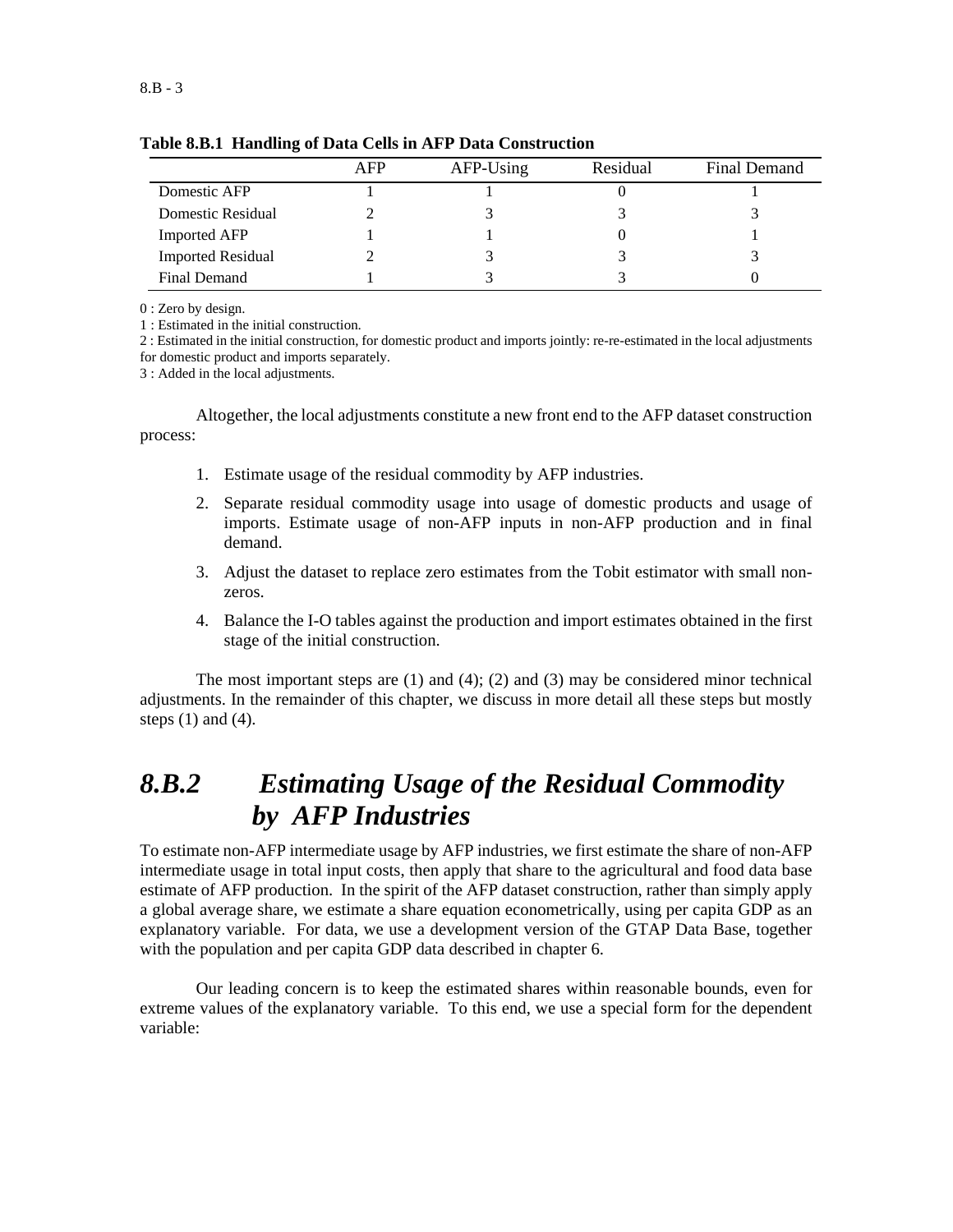$$
f(S) = \log \frac{S}{\sqrt{S(1-S)}} = \frac{1}{2} [\log S - \log(1-S)]
$$
\n(1)

where *S* denotes the share of non-AFP intermediate usage in total input cost. We note that the function *f(S)* is increasing in *S*, that *f(S)* decreases without limit as *S* approaches 0 from above, and that *f(S)* increases without limit as *S* approaches 1 from below. The advantage of this form is that all possible values of  $f(S)$  correspond to feasible  $S$ , that is, to shares lying between zero and one.

With this transformed dependent variable, we apply a supply linear regression. For the independent variables we use a constant and the logarithm of per capita GDP. We estimate separately for each AFP industry.

We find that, in general, the share increases with increasing per capita GDP. We observe:

- The regressions are polarized between very high significance for some industries and very low significance for others. Only one industry, wool, shows a moderate confidence level, between 95 and 99 per cent.
- The regressions are significant for all primary products and insignificant for most food products.
- In all significant regressions, the coefficient on the GDP variable is positive.

We cannot draw inferences about the real world directly from these results, since the data include synthetic I-O tables for composite regions, constructed on the assumption that I-O structure and per capita GDP are linked. Nevertheless, the results do show that a strikingly strong positive relation exists between per capita GDP and the cost share of the residual input in agriculture in the GTAP Data Base. In future, it might be desirable to revise the estimation using the contributed tables rather than a previous finished data base.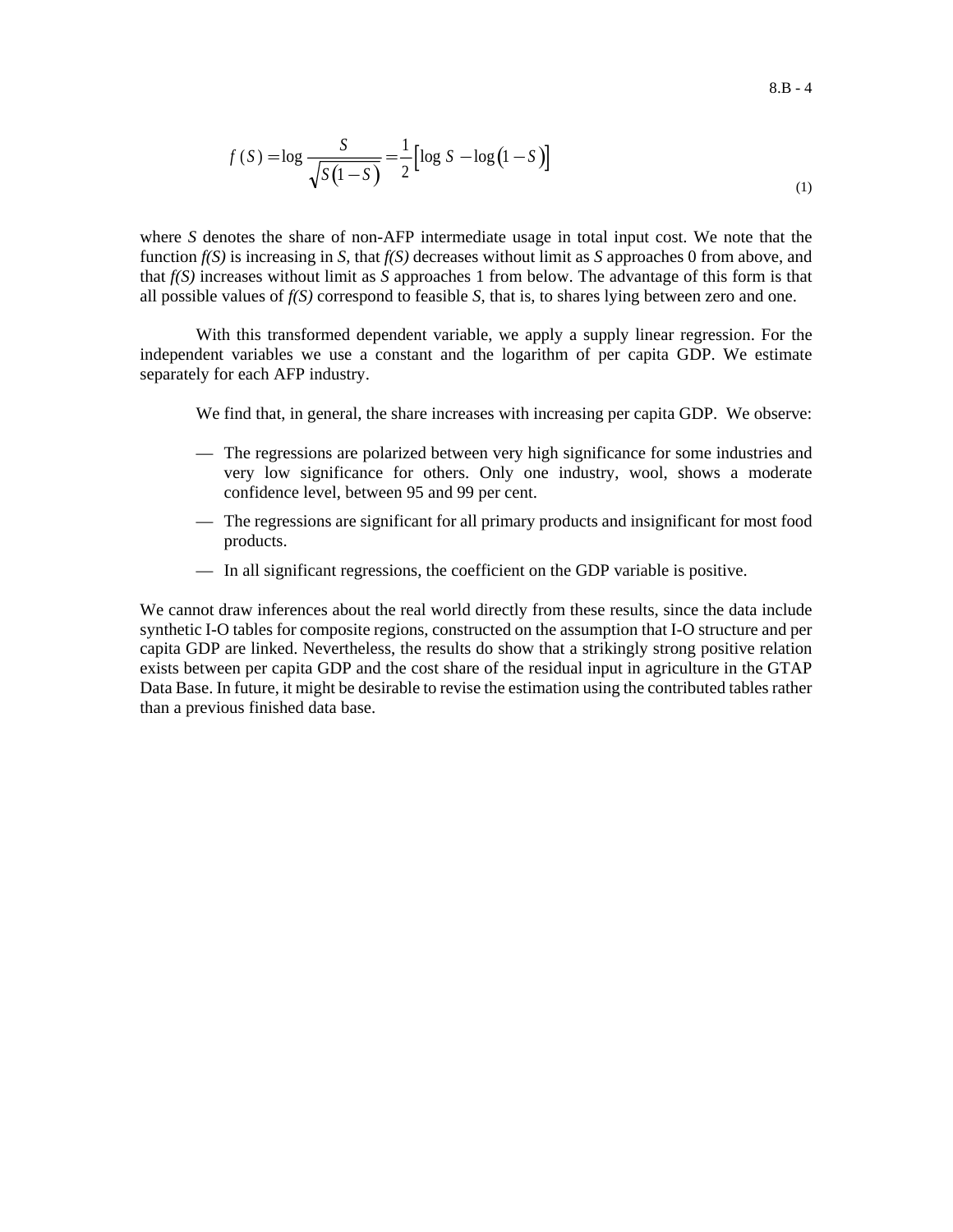| Commodity             | <b>Estimated Coefficient for</b> | $F$ statistic | Significance <sup>1</sup> |
|-----------------------|----------------------------------|---------------|---------------------------|
|                       | <b>GDP</b>                       |               |                           |
| Paddy rice            | 0.057                            | 14.2          | $\overline{2}$            |
| Wheat                 | 0.098                            | 27.2          | $\overline{c}$            |
| Other grains          | 0.116                            | 33.8          | $\overline{2}$            |
| Vegetables and fruits | 0.101                            | 23.3          | $\overline{2}$            |
| Oilseeds              | 0.129                            | 38.4          | $\overline{c}$            |
| Sugar cane, beet      | 0.096                            | 15.6          | $\mathbf{2}$              |
| Plant-based fibers    | 0.072                            | 7.6           | $\overline{2}$            |
| Other crops           | 0.075                            | 16.1          | $\overline{c}$            |
| Cattle, sheep         | 0.066                            | 9.2           | $\overline{2}$            |
| Other livestock       | 0.174                            | 82.7          | $\overline{2}$            |
| Raw milk              | 0.133                            | 31            | $\mathfrak{2}$            |
| Wool                  | 0.117                            | 4.7           | 1                         |
| Cattle, sheep meat    | $-0.056$                         | 3.6           | $\theta$                  |
| Other meat            | 0.09                             | 13.1          | $\overline{c}$            |
| Vegetable oils        | 0.027                            | 2.3           | $\mathbf{0}$              |
| Dairy products        | 0.015                            | 0.5           | $\theta$                  |
| Processed rice        | 0.011                            | 0.1           | $\Omega$                  |
| Sugar                 | 0.015                            | 0.8           | $\theta$                  |
| Other food products   | 0.119                            | 49.3          | $\overline{2}$            |
| Beverages, tobacco    | 0.087                            | 58            | $\overline{c}$            |

**Table 8.B.2 Estimation of Cost Share for Residual Input** 

1Significance indicators are:

0 not significant at 95 per cent confidence level

1 significant at 95 per cent confidence level

2 significant at 99 per cent confidence level

Combining our industry-specific coefficient estimates with country-specific per capita GDP data, we estimate the share of intermediate usage of the non-AFP commodity in total input costs of each AFP industry. Applying these to the agriculture and food data base production estimates, we obtain estimates of the money value of intermediate usage of the non-AFP commodity for each AFP industry in each GTAP country.

## *8.B.3 Filling Out the I-O Tables*

As noted above (section 8.B.1), it is convenient for the I-O table disaggregation (chapter 8.D) that the AFP tables should be complete, in the sense that they should contain non-zero estimates for all cells corresponding to non-zero cells in the fully disaggregated tables. To this end, we perform several minor tasks:

- estimate usage of the residual commodity and the individual primary factors by non-AFP industries;
- split the residual commodity into imports and domestic product, and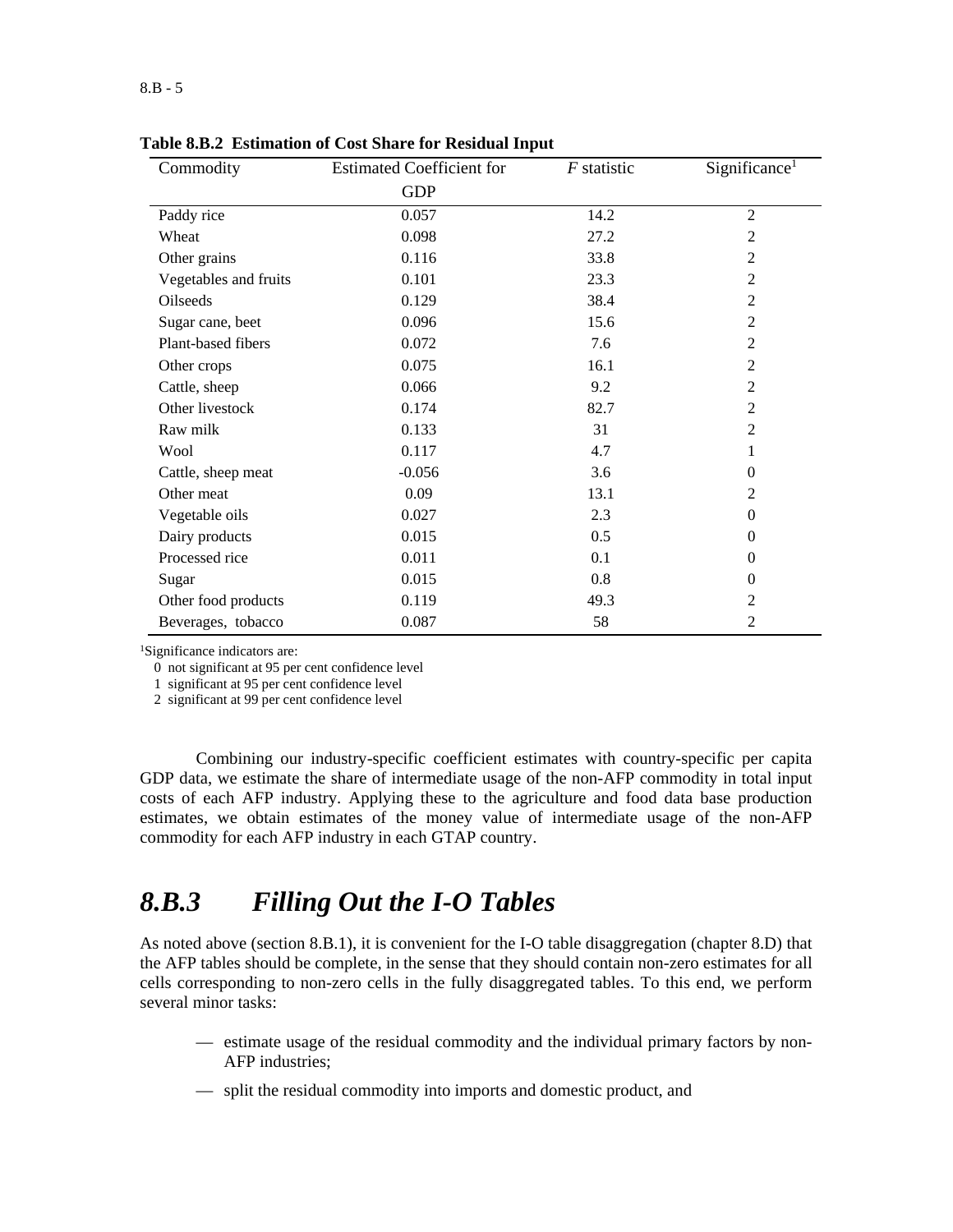— estimate final domestic consumption and imports of the residual commodity.

The results obtained for the split of residual commodity usage by AFP industries are somewhat important; if we arbitrarily vary import shares across industries, this will carry through to the disaggregate tables. For the other cells, the exact results are not critical; all that is required is that, for computational reasons, the estimates should be of the right sign and a reasonable order of magnitude.

For those other cells, we first estimate usage of the residual commodity and employment of each primary factor by each AFP-using industry. We can now calculate total factor usage by the residual industry, as economy-wide factor usage less total factor usage by AFP and AFP-using industries. Unfortunately, in some cases, this yields a negative estimate for some countries, including two whose contributed tables require agricultural disaggregation, Vietnam and Uganda.

To avoid these negatives, we proceed as follows: We obtain an econometric estimating equation for some transformation of primary factor usage by the residual industry; we determine not only the mean but the standard deviation of the dependent variable; we set the mean less three standard deviations as the minimum acceptable value for the dependent variable (the transformation applied is such that this minimum always corresponds to a positive level of primary factor usage); we adjust factor usage so as never to fall below this minimum. This entails adjusting not only the countries for which the initial residual calculation was negative, but some for which it was positive but unexpectedly small. In all, we adjust estimates for 63 out of 226 countries: Vietnam and Uganda, eight other countries with initial negatives not subject to I-O table disaggregation, and 53 countries with positive but unexpectedly small initial estimates (including Bulgaria and New Zealand, but no countries subject to I-O table disaggregation). These results may have some diagnostic value, as indicating possible overestimation of AFP factor employment in those countries (they may of course also indicate errors in our econometric estimates of residual factor employment).

Further steps include distributing factor employment by the residual industry across individual primary factors, and ensuring positive estimates for final domestic consumption and exports of the residual commodity.

To estimate the share of imports in usage of the residual commodity in each AFP industry, we again use the transformation of equation (1) to the dependent variable. For independent variables, we take the logarithm of per capita GDP and a transformed macro import share variable. We estimate positive coefficients for the macro import share variable for all industries, and positive coefficients for the per capita GDP variable for most industries. Cross-industry variation in the coefficients will lead to some cross-industry variation in the import shares in the disaggregated tables; the estimated coefficients are such that the cross-industry variation remains within reasonable limits. The usefulness of the resultant information content is a question for further research.

To replace zero estimates from the Tobit estimators by small positives, we set matrix shares in each table to a weighted average of the initial matrix shares and the cross-country average matrix shares, assigning to the initial matrix shares a weight close to but strictly less than one, and to the average matrix shares a weight close to but strictly greater than zero.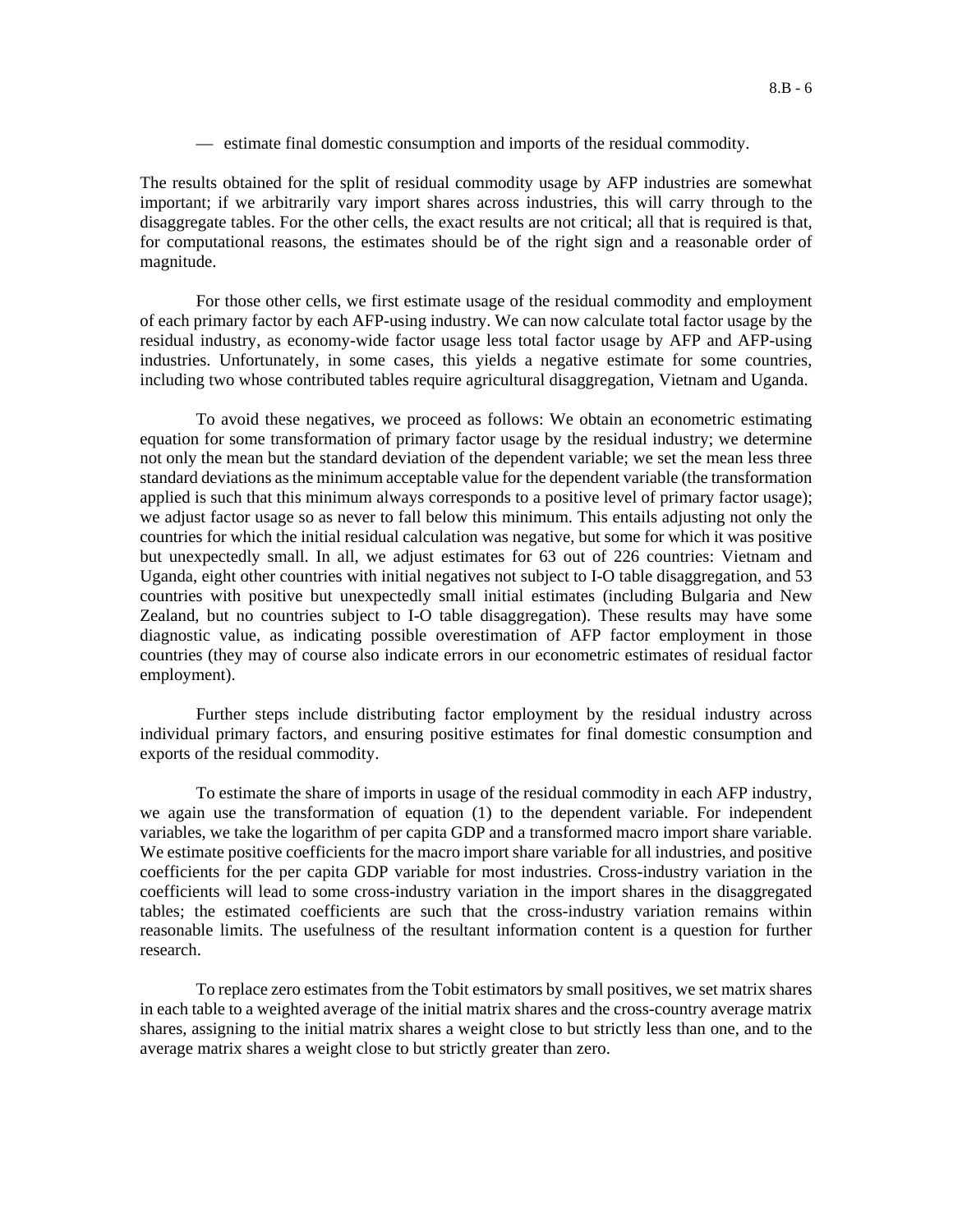## *8.B.4 Rebalancing the I-O Tables*

Because we have estimated usage of the residual commodity independently, rather than calculating it as a residual, we have a somewhat complex rebalancing to perform. We must adjust the data so that, for each AFP sector, total sales and total costs agree with Everett Peterson's target totals (chapter 8.A); and we must also ensure that total sales of the residual commodities match total costs summed over the four non-AFP industries (three AFP-using industries, and the residual industry). This we achieve using an entropy-theoretic RAS-like rebalancing procedure.

Table 8.B.3 compares initial estimates with target totals. We order the results by a measure of the seriousness of the discrepancy, and show just the cases where the discrepancies are greatest. We restrict the comparison to countries that actually undergo agricultural disaggregation for this GTAP release. We cover three kinds of totals: total imports by commodity and country, total sales of domestic product by commodity and country, and total costs by industry and country.

Some observations stand out:

- While many of the estimates (among those not reported here!) are impressively accurate, the inaccurate ones can be very inaccurate indeed.
- All the greatest discrepancies occur for China and India (India is listed in chapter 8.A as one of the countries for which fully disaggregated I-O data were available; in the course of preparation of the data base, however, a decision was taken to discard some of the sectoral detail from the original contributed table).
- In general, imports fare worse than domestic products.
- In all the greatest discrepancies, the initial level exceeds the target rather than *vice versa*.

Further investigation shows that the discrepancies in totals are driven by discrepancies for certain individual cells. For example, as shown in the first entry in the table, the initial estimate for vegetable and fruit imports into China is too high; this is driven by high estimates for usage of imported vegetables and fruits in certain industries, for example, "other livestock"; the same cell helps drive the second discrepancy noted in the table, excess total costs in the China's "other livestock" industry.

We note that there is no danger of a huge usage of vegetable and fruits imports by the China's "other livestock" industry occurring in the final GTAP Data Base. First, we rebalance here against the import total. Second, in the I-O disaggregation, the disaggregate number is constrained by the corresponding aggregate number in the contributed I-O table, in this case, the total value of usage of imported crops by the livestock industry. It is likely, however, that of the available total, too great a share is allocated to vegetable and fruit usage by the "other livestock" industry.